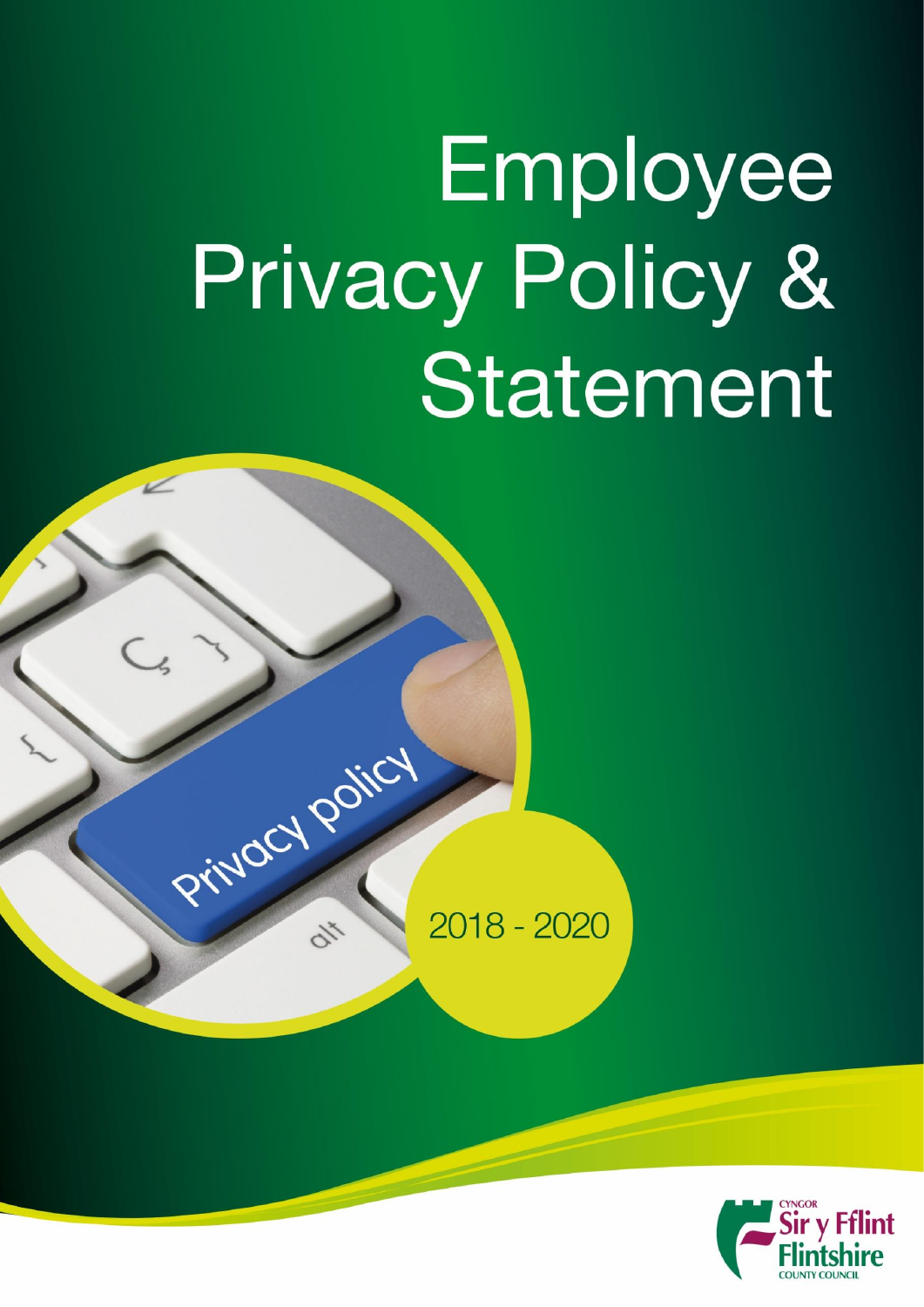# Contents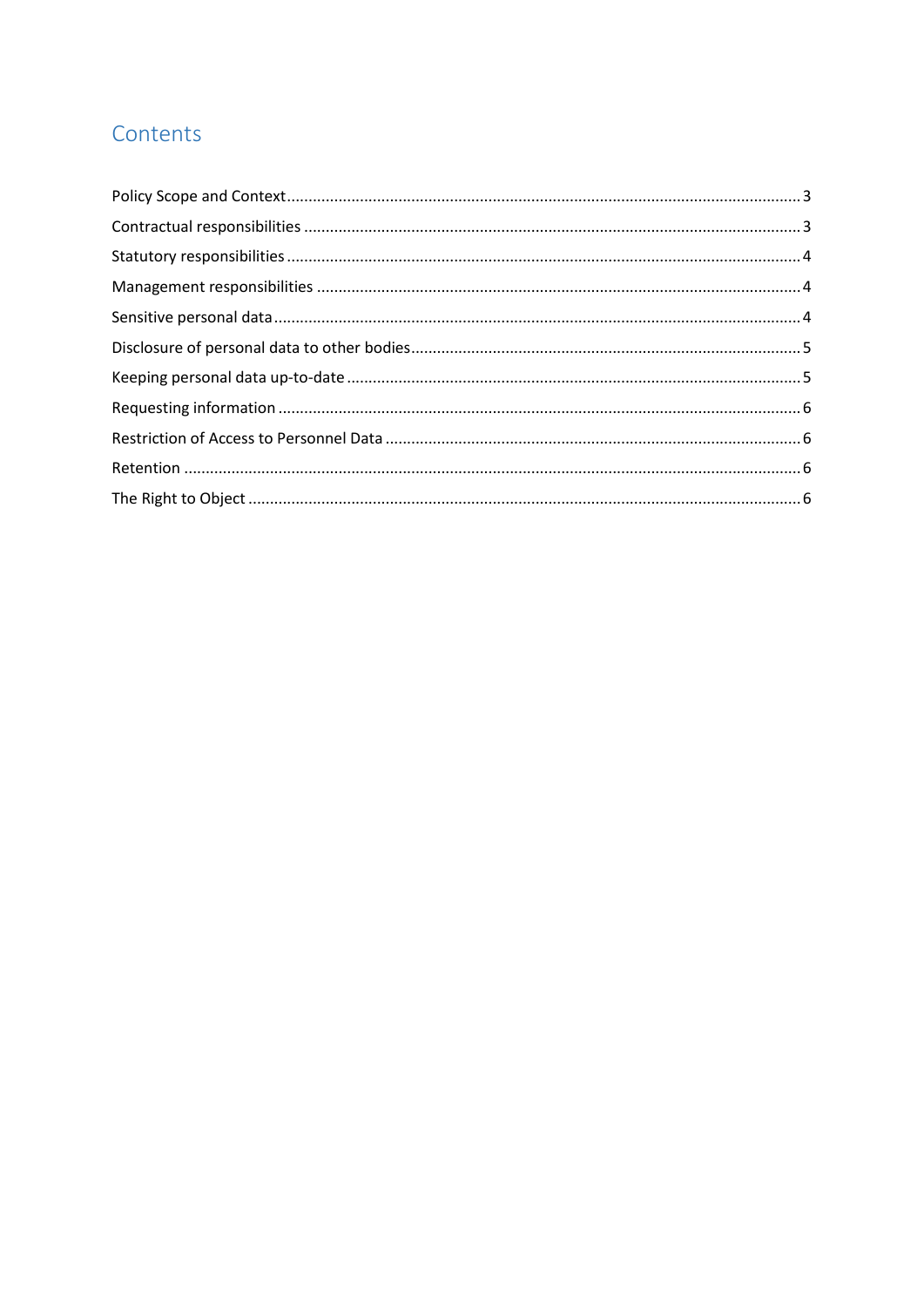# <span id="page-2-0"></span>Policy Scope and Context

In order to comply with its contractual, statutory, and management obligations and responsibilities, the Council is required to process personal data relating to its employees, including 'sensitive' personal data, as defined in the Data Protection Act 1998 (the "Act") which includes information relating to health, racial or ethnic origin, sexual orientation, and criminal convictions. All such data will be processed in accordance with the provisions of the Act and the Council Policy on Data Protection as amended from time to time.

We will work closely with individuals and other third parties to ensure that legislation and policy dealing with data protection in the human resources context strikes a workable balance between the legitimate interests of the Council as the employer, and our prospective, current and former employees.

We have established systems in place to protect individual's employment-related personal data. Our codes of conduct/policies protect employee data while allowing us to utilise processes designed to make our businesses more efficient and effective in managing and supporting our workforce. In protecting our workforce personal data we will not allow the misuse of individual's data and we shall protect our legitimate interests as an employer, and the vital interests and freedoms of our workforce.

All personal data relating to County Council personnel shall be:

- obtained by lawful and fair means and, where appropriate, with the knowledge or consent of the employee concerned;
- processed within the strict terms of the law, including but not limited to the Data Protection Act 1998, and any associated rules, regulations, statutory provisions, extensions or re-enactments thereof and where possible, in line with any current guidance and other publications of the Information Commissioner;
- $\bullet$  relevant for the purposes for which it is to be used;
- accurate, complete and up to date;
- kept for no longer than is necessary for its declared purpose;
- held in the full knowledge of the individual employee (except in cases specifically excluded under the Data Protection Act 1998);
- protected by reasonable security safeguards against such risks as loss or unauthorised access, destruction, use, modification or disclosure of data;

## <span id="page-2-1"></span>Contractual responsibilities

The Council's contractual responsibilities include those arising from the contract of employment. The data processed to meet contractual responsibilities includes, but is not limited to, data relating to: payroll; bank account; postal address; sickness pay; maternity pay; leave; pension; and emergency contacts.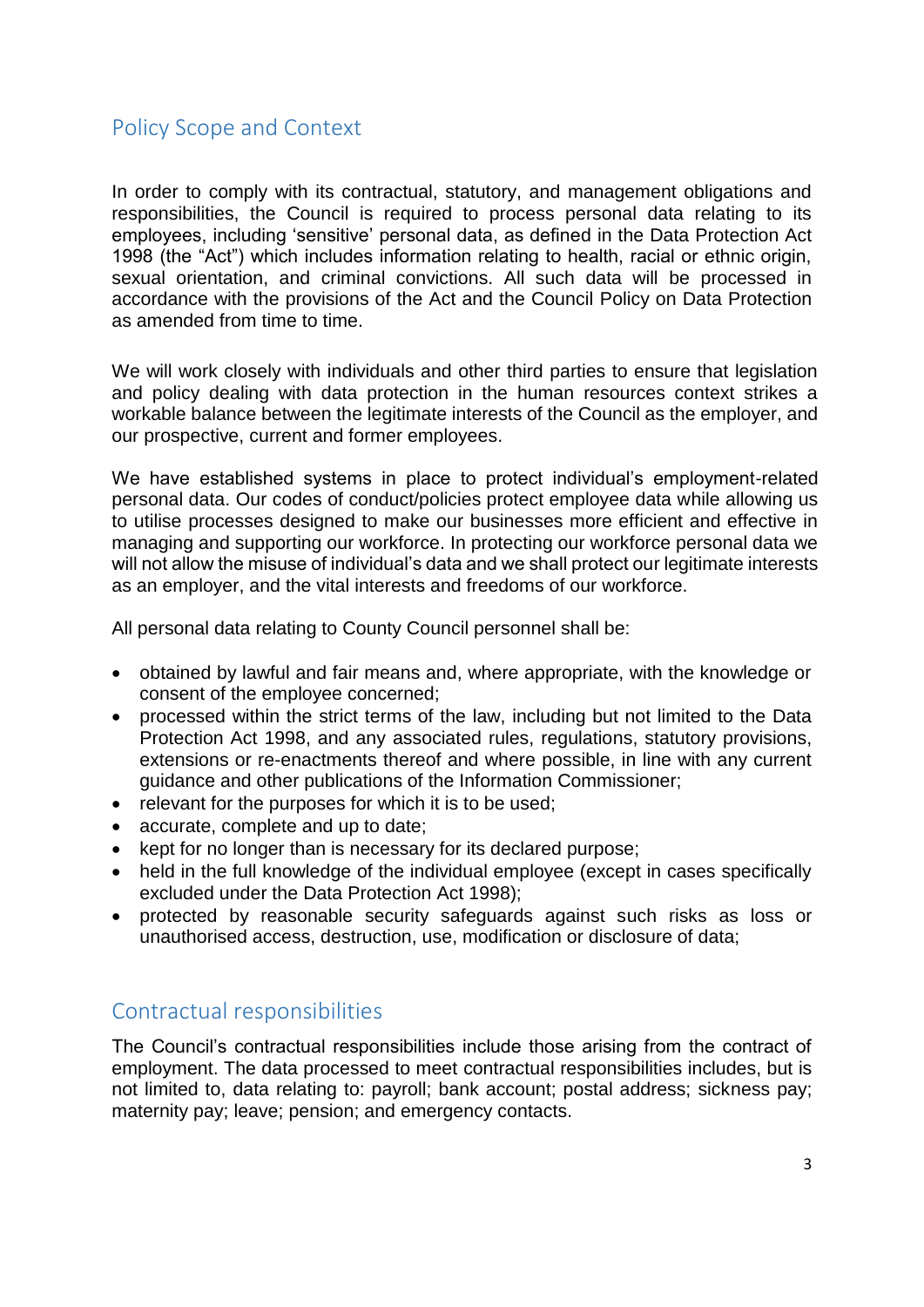## <span id="page-3-0"></span>Statutory responsibilities

The Council's statutory responsibilities are those imposed on the Council by legislation. The data processed to meet statutory responsibilities includes, but is not limited to, data relating to: income tax; national insurance; statutory sickness pay; statutory maternity pay; family leave; work permits; and equal opportunities monitoring.

### <span id="page-3-1"></span>Management responsibilities

The Council's management responsibilities are those necessary for the organisational functioning of the Council. The data processed to meet management responsibilities includes, but is not limited to, data relating to: recruitment and employment; training and development; teaching; research; absence; disciplinary matters; health and safety; security, including Council-operated CCTV; e-mail address and telephone number; ID cards; and criminal convictions.

## <span id="page-3-2"></span>Sensitive personal data

The Act defines 'sensitive personal data' as information about racial or ethnic origin; political opinions; religious beliefs or other similar beliefs; trade union membership; physical or mental health; sexual life; and criminal allegations, proceedings or convictions. In certain limited circumstances, the Act permits the Council to collect and process sensitive personal data without requiring the explicit consent of the employee.

The following categories of information are subject to statutory restriction and will only be held on file for specific, legitimate purposes.

#### (a) *Racial or ethnic origin*

This will only be recorded on personnel files, with the express permission of each employee concerned, strictly for statistical purposes in connection with "ethnic monitoring'. – i.e. to identify and keep under review the existence or absence of equality of opportunity or treatment between persons of different racial or ethnic origins, with a view to enabling such equality to be promoted or maintained.

#### (b) *Religious or philosophical beliefs*

This will only be held on file with the express permission of each employee.

#### (c) *Trade Union Membership*

This will only be held on file, with the express permission of each employee concerned, for the purposes of collecting union subscriptions by the County Council or associated employers.

(d) *The processing of data concerning gender, sexual orientation and gender reassignment*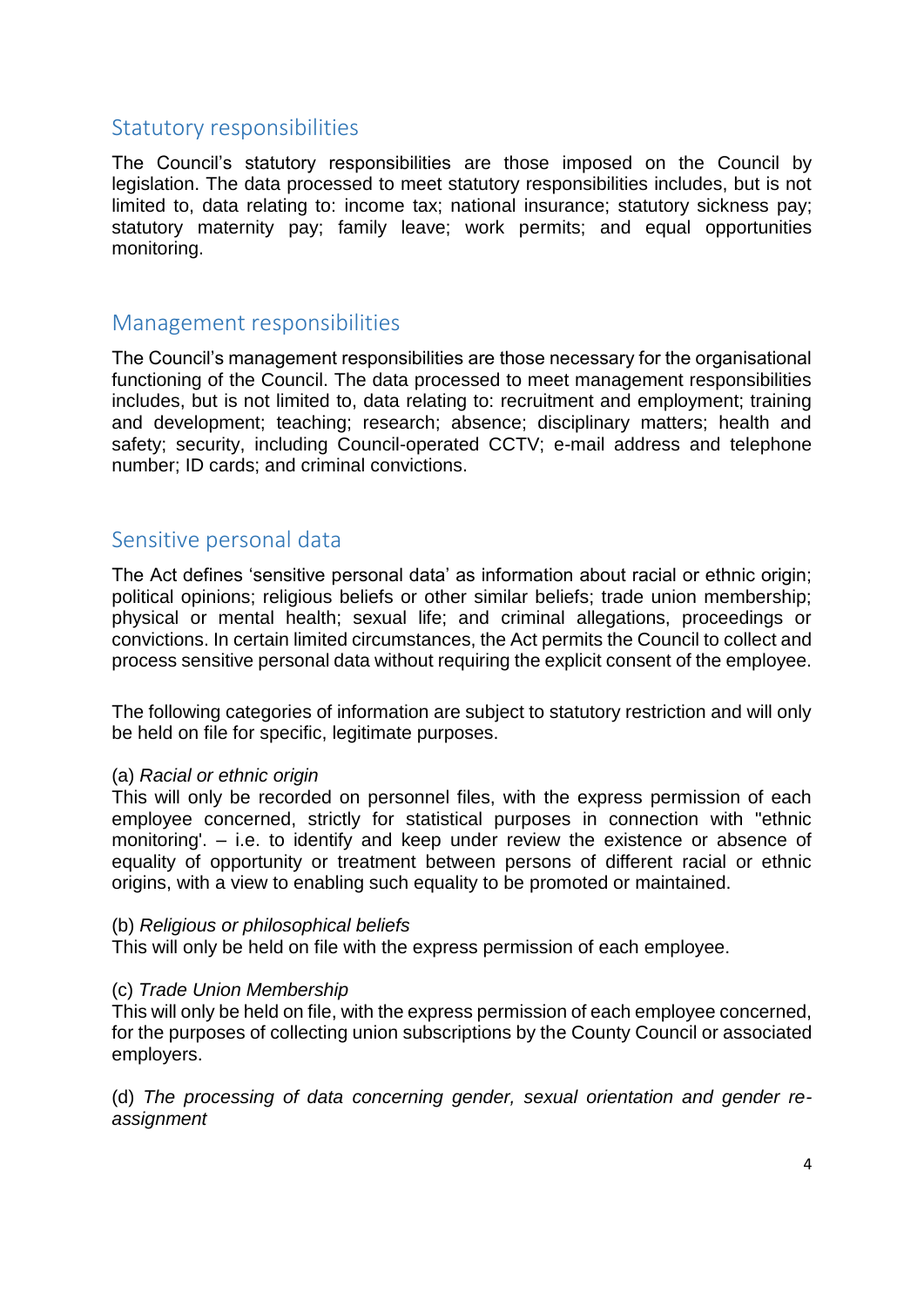This will only be held with the express permission of the employee or in the case of gender where it is necessary to meet specific employment regulations or duties.

#### (e) *The processing of data concerning health*

Only data relating to:

- (i) occupational health;
- (ii) sickness absence records;

(iii) the chronic illness of a specific employee in circumstances which may affect their ability to perform all aspects of the normal work; and (iv) data to comply with the Equality Act (2010)

Data relating to iii) and iv) above will be collected and retained only with the express permission of the individual employees concerned.

We recognise the rights of employees under the Rehabilitation of Offenders Act 1974 and any associated Orders of the Secretary of State, other rules, regulations, or statutory provisions and will maintain any conviction records (Data Barring Service Checks) on file for only those periods which are permissible under the Act. This will be in line with our entitlement under Schedule 3(2),(1) of the 1998 Data Protection Act.

Under Section 8 of the Asylum and Immigration Act of 1996 we are entitled to request, and hold copies of, documents specified within the Act for all new, and prospective, employees entering (or applying for) employment after 31 January 1997. This will be carried out without prejudice to employees' (and prospective employees') rights under the Race Relations Act 1976.

We reserve the right to 'back up' data files and hold secure multiple copies of personal data relating to specific employees in order to protect our interests in the event of data loss.

# <span id="page-4-0"></span>Disclosure of personal data to other bodies

For the performance of the employment contract, the Council is required to transfer an employee's personal data to third parties, for example, to pension providers and HM Revenue & Customs.

In order to fulfil its statutory responsibilities, the Council is required to provide some of an employee's personal data to government departments or agencies e.g. provision of salary and tax data to HM Revenue & Customs.

## <span id="page-4-1"></span>Keeping personal data up-to-date

The Act requires the Council to take reasonable steps to ensure that any personal data it processes is accurate and up-to-date. It is the responsibility of the individual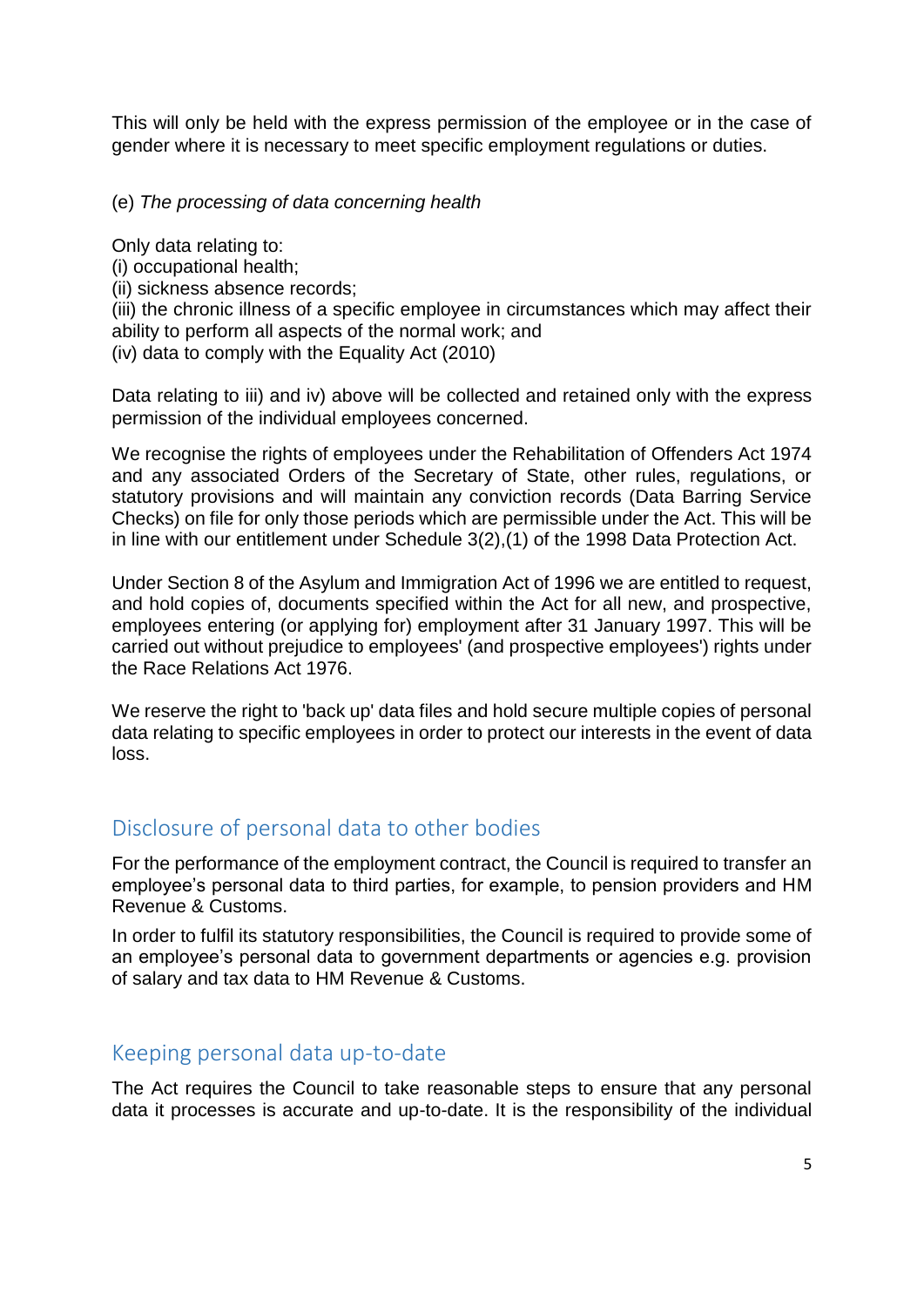employee to inform the Council of any changes to the personal data that they have supplied to it during the course of their employment.

# <span id="page-5-0"></span>Requesting information

Under the Act, it is possible for individuals to request access to any of their personal data held by the Council, subject to certain restrictions. A request for disclosure of such information is called a subject access request. Any such requests should be addressed to the Council's Information Governance Team which can be done via the Council's website [\(http://www.flintshire.gov.uk/en/Resident/Data-Protection-and-](http://www.flintshire.gov.uk/en/Resident/Data-Protection-and-Freedom-of-Information/Data-Protection.aspx)[Freedom-of-Information/Data-Protection.aspx\)](http://www.flintshire.gov.uk/en/Resident/Data-Protection-and-Freedom-of-Information/Data-Protection.aspx)

# <span id="page-5-1"></span>Restriction of Access to Personnel Data

We may place all or part of our files onto secure computer networks and restrict access to personnel data. When implemented, access to individual employee data will only be granted to the following data users and only for specific and legitimate purposes:

- Individuals employed in the Human Resources Department (including Payroll);
- An employee's Head of Department/Executive/line manager;
- Individuals employed in the Pensions section of the Finance Department;
- Any specified and contracted third party (acting under the direction of the Data Controller, or his/her representative) used to process internal corporate data providing secure processing facilities and data access in line with statutory provisions and the requirements of the County Council.

# <span id="page-5-2"></span>Retention

Application forms, interview records and references for unsuccessful internal and external candidates should be kept for a period of six months following the interview. Retention beyond this period would require demonstration of a clear business need by the Council and consent obtained from the individual. This applies to all manual files including any notes taken by anyone at interviews as well as computerised files.

There are a number of statutory minimum retention periods required by law within England and Wales. The specific retention periods for all employee related records are detailed in the Human Resources and Organisational Development Retention Schedule a copy of which can be found on the employment pages of the Infonet.

# <span id="page-5-3"></span>The Right to Object

An employee is entitled at any time, by notice in writing to the Council to request us to cease, within a reasonable time, from processing any personal data because it is causing or likely to cause, substantial damage or distress to themselves or another